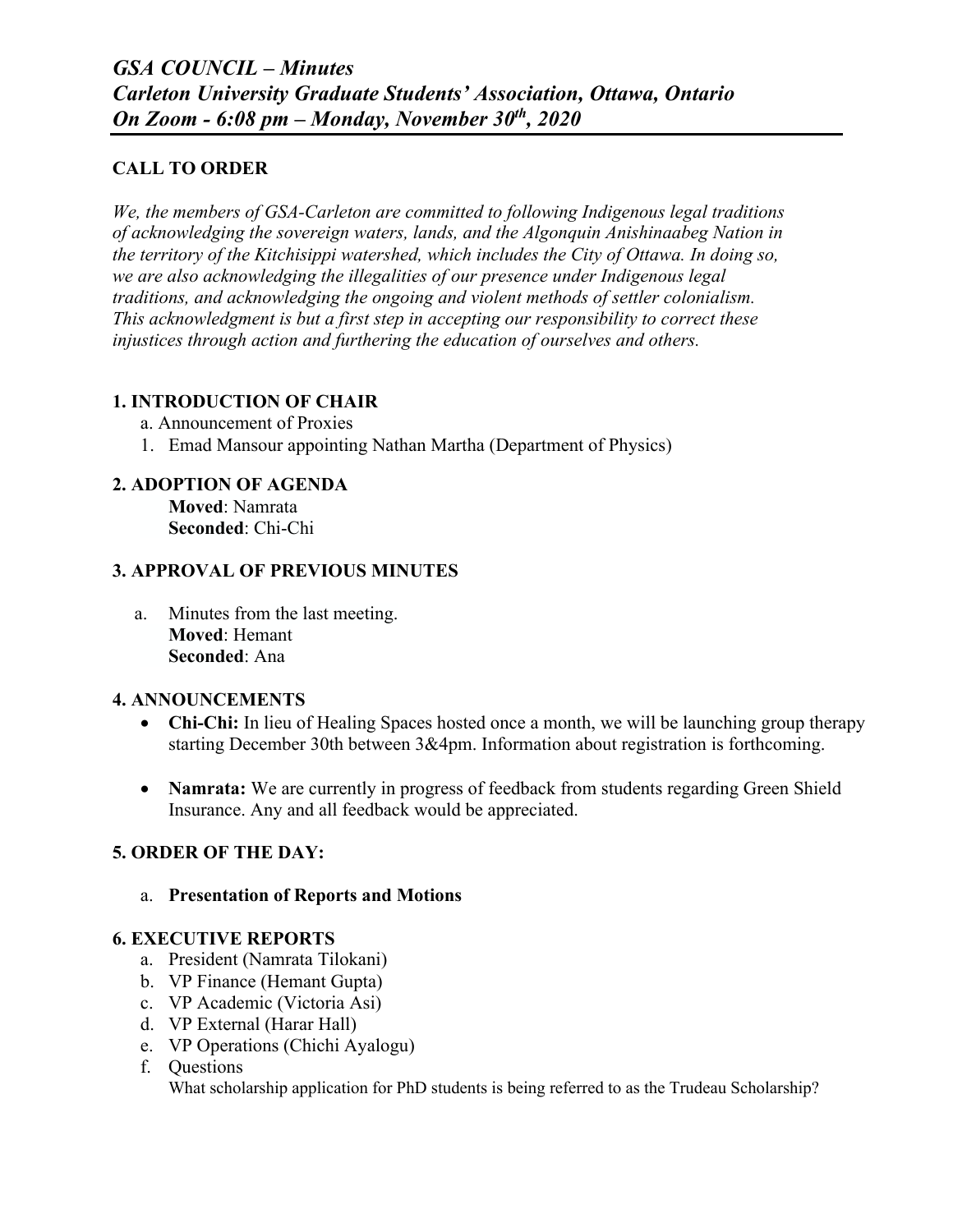# *GSA COUNCIL – Minutes Carleton University Graduate Students' Association, Ottawa, Ontario On Zoom - 6:08 pm – Monday, November 30th, 2020*

Could someone clarify regarding the \$600 grant? Is that the Student Organization Grant as mentioned in the Executive report? Where can we find more information on this?

Regarding the Justice for Abdirahman website that the GSA is not an official supporter of the coalition. Are there any plans to become an official supporter in the future? Also, what do the GSA advocacy efforts look like with regards to convincing changing the proposed budget for the city?

## **7. OTHER REPORTS**

- a. Senate & Senate Committees
- b. Graduate Residence Caucus (GRC)
- c. Graduate Faculty Board (GFB)
- d. Canadian Union of Public Employees 4600 (CUPE 4600)
- a. Board of Governor**s** (BOG)
- b. Carleton University Students' Association (CUSA)
- c. Questions
	- No Ouestions

# **8. DEPARTMENTAL REPORTS**

- 1. Jeremy: The Department of Political Science is calling for papers/abstracts. Deadline is January 31st, 2021
- 2. Ted: Statement of NPSIA regarding equity diversion and inclusion representatives (2 positions).
- 3. Ana: Seeking clarification regarding counsellor credits.
- 4. Questions:

Do the credits expire and what is the timeframe? What kind of expenses will be covered? Are you able to provide any guideline regarding any services that will not be cover? Are they being more flexible this year with what kinds of expenses can be covered by GSA credits e.g. software purchasing and subscriptions?

NPSIA Statement:

## **Update for the Graduate Students' Association on Behalf of the NPSIA Students' Association**

*Nov. 30, 2020: The NPSIA Students' Association would like to report that its executives held a constructive, hour-long meeting with Professor Stephanie Carvin on Oct. 21.*

*The purpose of the meeting was to reconcile the events of the last few months and to work toward a mutual understanding of the NSA's values and priorities for the upcoming school year and beyond.*

*The NSA also successfully amended its constitution on Nov. 5, facilitating the creation of two new executive roles: Equity, Diversity, and Inclusion Representatives.*

*Elections were held immediately after the passing of the amendments and Samira Levesque and*

*Laura Bryan were elected to fill the roles. The NSA remains committed to taking further steps to foster inclusion and diversity and to represent, as best as possible, the interests of NPSIA students.*